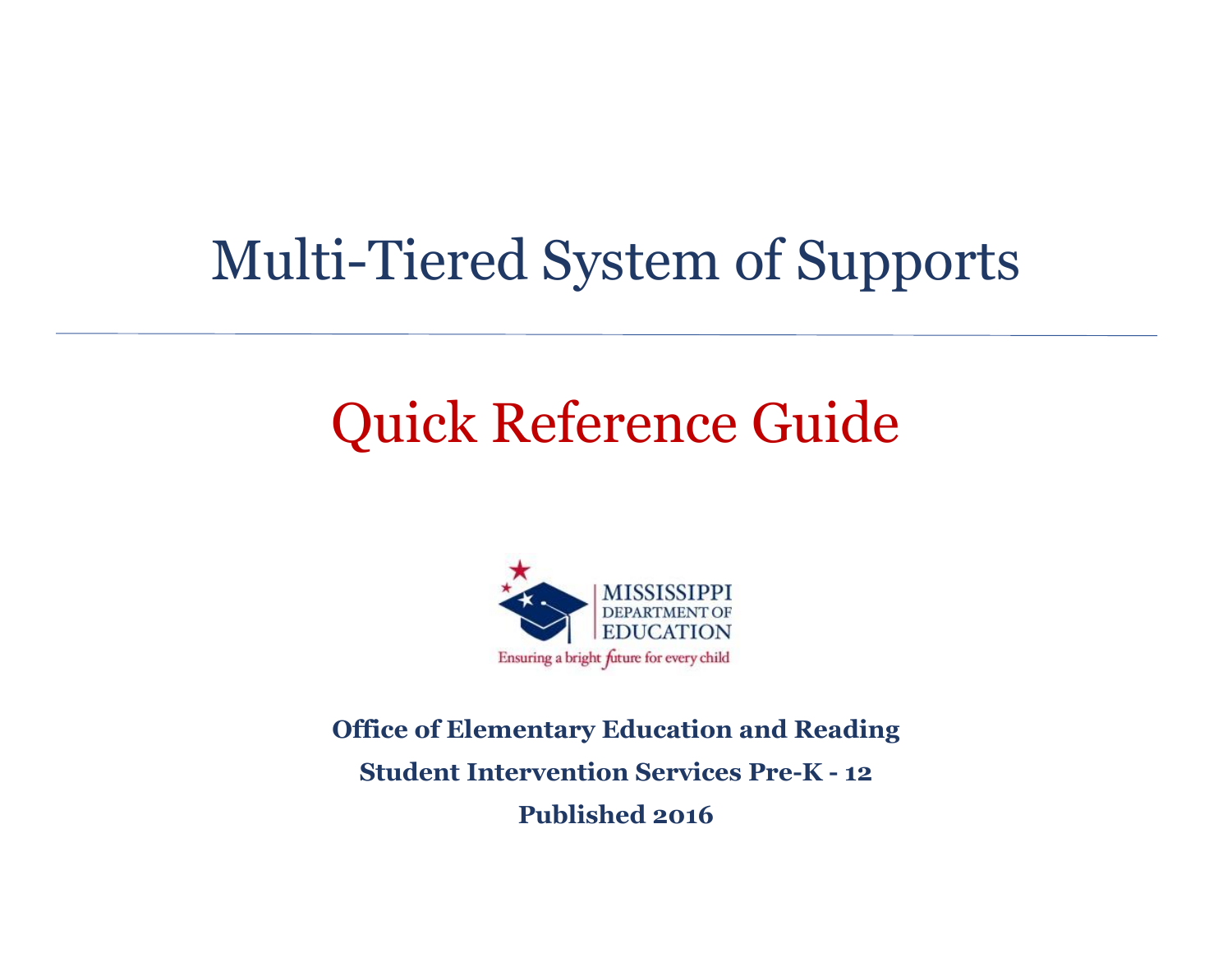

# **MTSS FLOWCHART FOR PRE-K - 12**

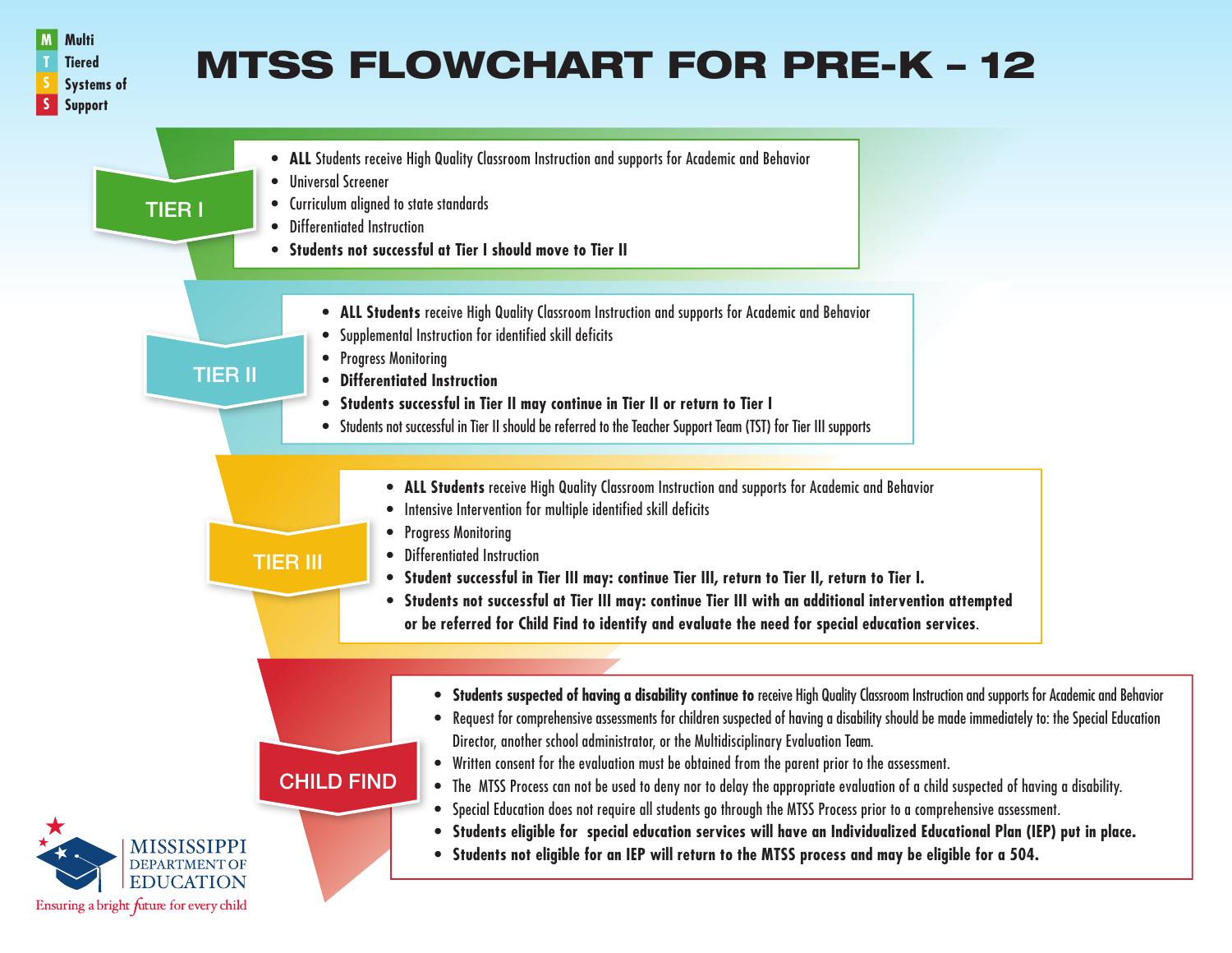| <b>Tier I: Quality Classroom Instruction</b>                                                                                                                                                                                                                                                                                                                                                                                                                                                                                                                                                                               |                                                                                                                                                                                                                                                                                                                                                                                                                                                                                                                                                                                                                                                                                                                                                                                                                                                                                                                                                                                                                                     |                                                                                                                                                                                                                                                                                                                                                                                                                                                                                                                                                                                                                                                                                                                                                                                                                                                                                                                                               |                                                                                                                                                                                                                                                                                                                                                                                                                                                                                                                                                                                                                                                                                                                                                                                                                          |  |  |
|----------------------------------------------------------------------------------------------------------------------------------------------------------------------------------------------------------------------------------------------------------------------------------------------------------------------------------------------------------------------------------------------------------------------------------------------------------------------------------------------------------------------------------------------------------------------------------------------------------------------------|-------------------------------------------------------------------------------------------------------------------------------------------------------------------------------------------------------------------------------------------------------------------------------------------------------------------------------------------------------------------------------------------------------------------------------------------------------------------------------------------------------------------------------------------------------------------------------------------------------------------------------------------------------------------------------------------------------------------------------------------------------------------------------------------------------------------------------------------------------------------------------------------------------------------------------------------------------------------------------------------------------------------------------------|-----------------------------------------------------------------------------------------------------------------------------------------------------------------------------------------------------------------------------------------------------------------------------------------------------------------------------------------------------------------------------------------------------------------------------------------------------------------------------------------------------------------------------------------------------------------------------------------------------------------------------------------------------------------------------------------------------------------------------------------------------------------------------------------------------------------------------------------------------------------------------------------------------------------------------------------------|--------------------------------------------------------------------------------------------------------------------------------------------------------------------------------------------------------------------------------------------------------------------------------------------------------------------------------------------------------------------------------------------------------------------------------------------------------------------------------------------------------------------------------------------------------------------------------------------------------------------------------------------------------------------------------------------------------------------------------------------------------------------------------------------------------------------------|--|--|
| <b>MDE</b>                                                                                                                                                                                                                                                                                                                                                                                                                                                                                                                                                                                                                 | <b>District</b>                                                                                                                                                                                                                                                                                                                                                                                                                                                                                                                                                                                                                                                                                                                                                                                                                                                                                                                                                                                                                     | School                                                                                                                                                                                                                                                                                                                                                                                                                                                                                                                                                                                                                                                                                                                                                                                                                                                                                                                                        | <b>Teacher</b>                                                                                                                                                                                                                                                                                                                                                                                                                                                                                                                                                                                                                                                                                                                                                                                                           |  |  |
| <b>MDE</b> will provide<br>implementation guidance<br>and training on the<br>following:<br><b>Essential components of RtI</b><br>Mississippi College- and<br><b>Career-Readiness Standards</b><br>(MCRSS)<br><b>MCCRS</b> scaffolding<br>documents<br>Universal screening<br>assessments and tools<br><b>Standards for Professional</b><br>Learning<br>Literacy professional<br>development (PD)<br>District requested trainings<br>to support State Board of<br><b>Education</b> goals<br><b>State MSIS database</b><br><b>MDE will coordinate services</b><br>offered within the state<br>agency to meet district needs. | <b>Districts should:</b><br>- Establish District Leadership<br><b>Team</b><br><b>Follow State Board Policy</b><br>$\equiv$<br>4300<br>Ensure universal screening<br>$\equiv$<br>of all students in reading.<br>mathematics, state-assessed<br>courses, and behavioral-<br>emotional areas, three (3)<br>times a year at equal<br>intervals<br>Provide diagnostic screeners<br>Establish benchmark<br>standards for proficiency<br>Ensure adherence to all<br>$\equiv$<br>testing policies<br>Analyze district data to<br>$\equiv$<br>ensure core curriculum<br>meets the needs of students<br>Develop instructional<br>$\qquad \qquad -$<br>management plan using<br>research-based strategies<br>Develop district-wide<br>$\equiv$<br>behavioral support plan<br>Implement positive behavior<br>intervention & supports<br>(PBIS)<br>Provide training on<br>formative and summative<br>assessments and classroom<br>observation<br>Provide data-based PD<br>Ensure curricula and<br>instructional materials are<br>aligned to CCRS | <b>Schools should:</b><br><b>Support State Board Policy</b><br>$\equiv$<br>4300<br><b>Implement district</b><br>$\equiv$<br>instructional management<br>plan<br>Coordinate screening of all<br>students K-8 and those who<br>will be/are taking state-<br>assessed content courses<br>Develop school-wide<br>behavioral support plan<br><b>Implement PBIS</b><br><b>Track office discipline</b><br>referral (ODR) patterns<br><b>Conduct classroom</b><br>$\equiv$<br>observations a minimum of<br>three $(3)$ times per year and<br>provide feedback to teachers<br>Implement data-based PD<br>Provide resources needed to<br>support interventions<br>Assist with scheduling<br>minimum 30-minute<br>intervention block(s)<br>Review universal screening<br>$\equiv$<br>data to identify students<br>scoring below benchmark<br>Maintain parental/family<br>and community involvement<br>Communicate needs to the<br>$=$<br>school district | <b>Teachers should:</b><br>- Implement State Board<br>Policy 4300<br>Provide high-quality<br>classroom instruction aligned<br>to the MCCRS<br>Conduct universal screening<br>of academics and behavior<br>three (3) times per year<br>Identify students who have<br>discrepancy from peers<br>Identify students at or below<br>the recommended percentile<br>of the universal screener<br><b>Identify student deficits</b><br>Adapt instruction to meet the<br>needs of students that require<br>additional support<br>Administer formative and<br>summative assessments<br>Differentiate instruction<br>Communicate regularly with<br>school administrators and<br>families on student progress<br><b>Provide PBIS</b><br>Analyze all data sources to<br>identify students in need of<br>Tier II/Tier III interventions |  |  |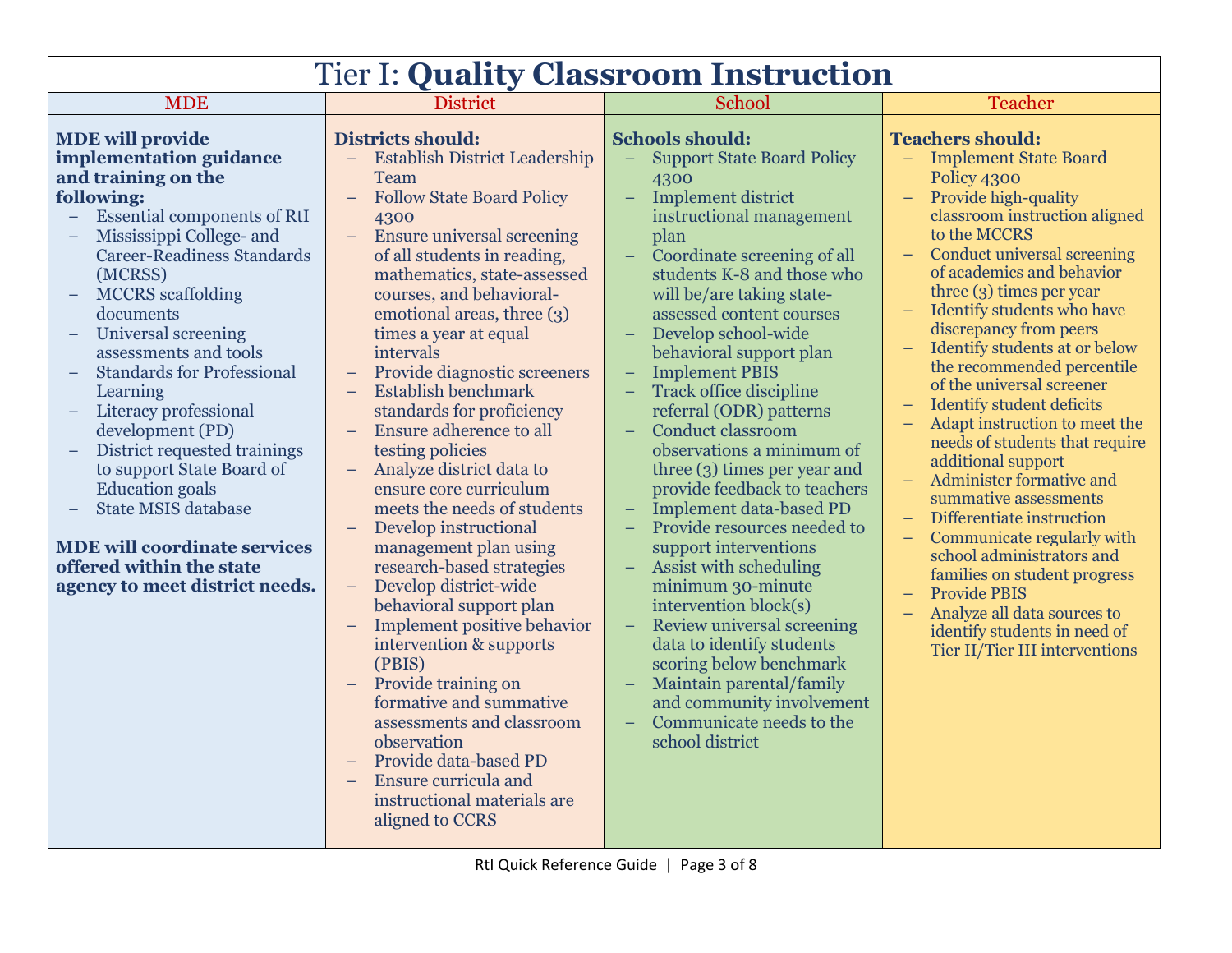| <b>Tier II: Supplemental Instruction</b>                                                                                                                                                                                                                                                                                                                                                                                                                                                                                                                  |                                                                                                                                                                                                                                                                                                                                                                                                                                                                                                                                            |                                                                                                                                                                                                                                                                                                                                                                                                                                                                                                                                                                                                                                                                                                                                                                                                                                                                                                                                                                                    |                                                                                                                                                                                                                                                                                                                                                                                                                                                                                                                                                                                                                                                                                                                                                                                                                                                                                                                                                                                                |  |  |
|-----------------------------------------------------------------------------------------------------------------------------------------------------------------------------------------------------------------------------------------------------------------------------------------------------------------------------------------------------------------------------------------------------------------------------------------------------------------------------------------------------------------------------------------------------------|--------------------------------------------------------------------------------------------------------------------------------------------------------------------------------------------------------------------------------------------------------------------------------------------------------------------------------------------------------------------------------------------------------------------------------------------------------------------------------------------------------------------------------------------|------------------------------------------------------------------------------------------------------------------------------------------------------------------------------------------------------------------------------------------------------------------------------------------------------------------------------------------------------------------------------------------------------------------------------------------------------------------------------------------------------------------------------------------------------------------------------------------------------------------------------------------------------------------------------------------------------------------------------------------------------------------------------------------------------------------------------------------------------------------------------------------------------------------------------------------------------------------------------------|------------------------------------------------------------------------------------------------------------------------------------------------------------------------------------------------------------------------------------------------------------------------------------------------------------------------------------------------------------------------------------------------------------------------------------------------------------------------------------------------------------------------------------------------------------------------------------------------------------------------------------------------------------------------------------------------------------------------------------------------------------------------------------------------------------------------------------------------------------------------------------------------------------------------------------------------------------------------------------------------|--|--|
| <b>MDE</b>                                                                                                                                                                                                                                                                                                                                                                                                                                                                                                                                                | <b>District</b>                                                                                                                                                                                                                                                                                                                                                                                                                                                                                                                            | School                                                                                                                                                                                                                                                                                                                                                                                                                                                                                                                                                                                                                                                                                                                                                                                                                                                                                                                                                                             | Teacher                                                                                                                                                                                                                                                                                                                                                                                                                                                                                                                                                                                                                                                                                                                                                                                                                                                                                                                                                                                        |  |  |
| <b>MDE</b> will provide:<br>Screening tools chart and<br>resources for research-based<br>intervention strategies<br>PD resources for Tier II<br>interventions supported by<br>scientifically-based research<br>(SBR)<br>Recommended best practices<br>for implementing Tier II<br>interventions<br>All-Inclusive Intervention<br>Documentation (AID) packet<br>for model documentation<br>forms at Tier II<br>PD on the appropriate<br>implementation<br><b>Resource document for</b><br>selecting research-based<br>interventions<br>PD on data analysis | <b>Districts should:</b><br><b>Establish District Leadership</b><br>Team<br>Require implementation of<br>$\equiv$<br>research-based intervention<br>strategies<br>Provide PD for Tier II<br>$-$<br>interventions supported by<br><b>SBR</b><br>Require schools to have a<br>$\equiv$<br>minimum 30-minute<br>intervention block for Tier II<br><b>Review implementation</b><br>$\equiv$<br>integrity through systemic<br>analysis of implementation<br>data<br>Analyze district data in order<br>to provide needed resources<br>to schools | <b>School Administrators</b><br>should:<br>Select research-based<br>$\equiv$<br>intervention strategies that<br>target students' needs<br>Designate interventionist(s)<br>or small group instruction<br>Observe and document<br>implementation integrity<br>through systematic<br>observations at least two (2)<br>times during 10-week period<br>Analyze school data to<br>determine proper allocation<br>of resources<br>Participate in documented<br>reviews of students receiving<br><b>Tier II</b><br><b>Ensure behavioral support</b><br>plan addresses the<br>components of positive<br>behavior support (PBIS) for<br><b>Tier II students</b><br><b>Establish and maintain</b><br>school Teacher Support<br>Team (TST)<br>Motivate staff and build<br>teacher buy-in<br>Provide extra time for<br>collaboration and planning<br>Revise master schedule to<br>reflect minimum 30-minute<br>intervention blocks<br>Organize delivery of<br>interventions<br>(who/when/where) | <b>Teachers should:</b><br>Provide high-quality Tier I<br>core instruction<br>Conduct hearing and vision<br>screening<br>Complete student profile for<br>students in need of Tier II<br>intervention [Section 1A of<br>AID packet]<br>Provide small group<br>interventions for a 10-week<br>period (recommended) to<br>eliminate gaps between<br>present achievement and<br>grade level expectations<br>Collaborate with<br>$=$ .<br>interventionist (if applicable)<br><b>Complete Supplemental</b><br><b>Instruction intervention</b><br>details [Section 2A of AID<br>packet]<br>Monitor Student progress on<br>target skills twice per month<br>[Section 2B of AID packet]<br>Communicate with school<br>$\equiv$<br>leaders and families on<br>student progress [Appendix<br>D of AID packet]<br>Refer students to the<br>$\equiv$<br><b>Teacher Support Team (TST)</b><br>for Tier III consideration if<br>adequate progress is not<br>made after 10 weeks [Section<br>3A of AID Packet] |  |  |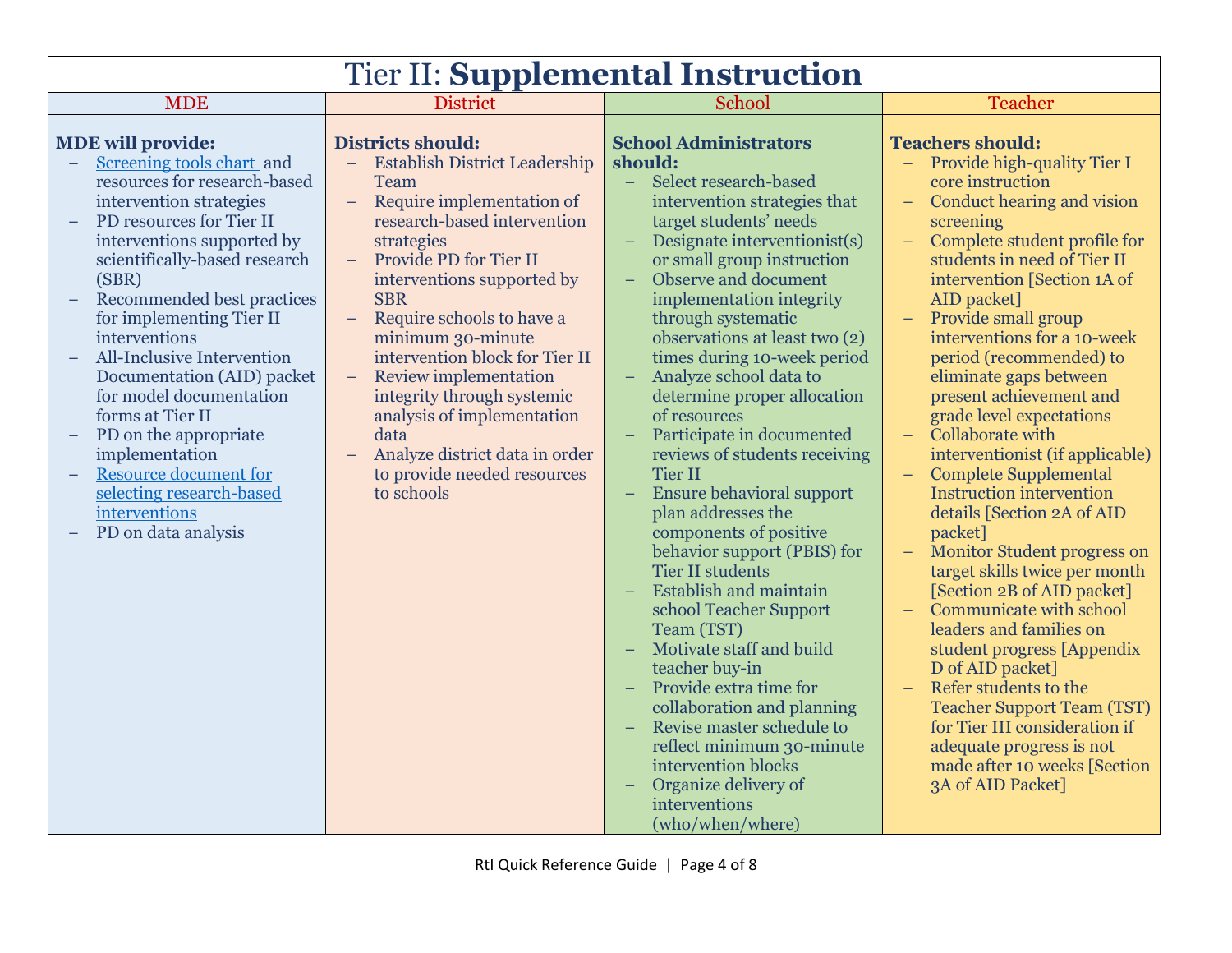| <b>Tier III: Intensive Interventions</b>                                                                                                                                                                                                                                                                                                                                                                                                                                           |                                                                                                                                                                                                                                                                                                                                                                                                                                                                                                                                                                           |                                                                                                                                                                                                                                                                                                                                                                                                                                                                                                                                                                                                                                                                                                                                                                                                                                                                                                                                                                                               |                                                                                                                                                                                                                                                                                                                                                                                                                                                                                                                                                                                                                                                                                                                                                                                                                                                   |  |  |
|------------------------------------------------------------------------------------------------------------------------------------------------------------------------------------------------------------------------------------------------------------------------------------------------------------------------------------------------------------------------------------------------------------------------------------------------------------------------------------|---------------------------------------------------------------------------------------------------------------------------------------------------------------------------------------------------------------------------------------------------------------------------------------------------------------------------------------------------------------------------------------------------------------------------------------------------------------------------------------------------------------------------------------------------------------------------|-----------------------------------------------------------------------------------------------------------------------------------------------------------------------------------------------------------------------------------------------------------------------------------------------------------------------------------------------------------------------------------------------------------------------------------------------------------------------------------------------------------------------------------------------------------------------------------------------------------------------------------------------------------------------------------------------------------------------------------------------------------------------------------------------------------------------------------------------------------------------------------------------------------------------------------------------------------------------------------------------|---------------------------------------------------------------------------------------------------------------------------------------------------------------------------------------------------------------------------------------------------------------------------------------------------------------------------------------------------------------------------------------------------------------------------------------------------------------------------------------------------------------------------------------------------------------------------------------------------------------------------------------------------------------------------------------------------------------------------------------------------------------------------------------------------------------------------------------------------|--|--|
| <b>MDE</b>                                                                                                                                                                                                                                                                                                                                                                                                                                                                         | <b>District</b>                                                                                                                                                                                                                                                                                                                                                                                                                                                                                                                                                           | School                                                                                                                                                                                                                                                                                                                                                                                                                                                                                                                                                                                                                                                                                                                                                                                                                                                                                                                                                                                        | <b>Teacher</b>                                                                                                                                                                                                                                                                                                                                                                                                                                                                                                                                                                                                                                                                                                                                                                                                                                    |  |  |
| <b>MDE will provide guidance to</b><br>districts, schools, teachers,<br>and support personnel on:<br>Utilizing data to make<br>$-$ .<br>decisions,<br>Selecting appropriate<br>interventions, and<br>Progress monitoring student<br>outcomes<br><b>MDE will provide the Multi-</b><br><b>Tiered System of Supports</b><br><b>Documentation Packet for</b><br>model documentation forms<br>at Tier III<br><b>MDE will provide training on</b><br>the MCCRS scaffolding<br>documents | <b>Districts should:</b><br><b>Schedule Leadership Team</b><br>$\equiv$<br>meetings regularly<br>Require implementation of<br>$\equiv$<br>research-based intervention<br>strategies<br><b>Review implementation</b><br>integrity through systemic<br>analysis of implementation<br>data<br>Record the number and<br>percentage of students<br>referred to TST<br>Analyze types of referrals to<br>determine if there are<br>patterns best addressed at<br>the group level<br>Provide professional<br>development for Tier III<br>interventions supported by<br><b>SBR</b> | <b>School Administrators</b><br>should:<br><b>Establish Teacher Support</b><br>$\equiv$<br>Team (TST) [Section 3A of<br><b>AID</b> packet]<br>Provide a system of<br>instructional supports for<br>staff<br>Provide data driven PD<br>$\equiv$ .<br>Allocate resources according<br>to school needs<br>Analyze student data to<br>assess effectiveness of<br>interventions and PD<br>Select research-based<br>$\equiv$<br>intervention strategies that<br>target students' needs<br><b>Schedule TST meetings</b><br><b>Schedule Tier III</b><br>intervention time into the<br>master schedule<br>Designate individual(s)<br>responsible for Tier III<br>implementation<br>Notify parents/families at<br>start of Tier III process<br>[Appendix D of AID packet]<br><b>Conduct and document</b><br>intervention integrity<br>observations [Section 3C of<br><b>AID</b> packet]<br><b>Establish behavioral support</b><br>plan that addresses the<br>components of positive<br>behavior support | <b>Teachers should:</b><br>Continue to provide highly-<br>effective Tier I core<br>instruction<br><b>Provide intensive</b><br>$\equiv$<br>interventions designed for up<br>to 16-week period<br>Use progress monitoring<br>information to:<br>$\diamond$ determine if students are<br>making adequate progress<br>$\diamond$ identify students as soon<br>as they begin to fall<br>behind, and<br>$\diamond$ modify instruction early<br>enough to ensure each<br>student gains essential<br>skills<br>Maintain communication<br>$\equiv$<br>with school leaders and<br>families on student progress<br>Meet with TST to examine<br>$\equiv$<br>universal screening, progress<br>monitoring and current data<br>such as formative<br>assessments, classroom<br>assessments and benchmark<br>data necessary to select<br>intensive intervention(s) |  |  |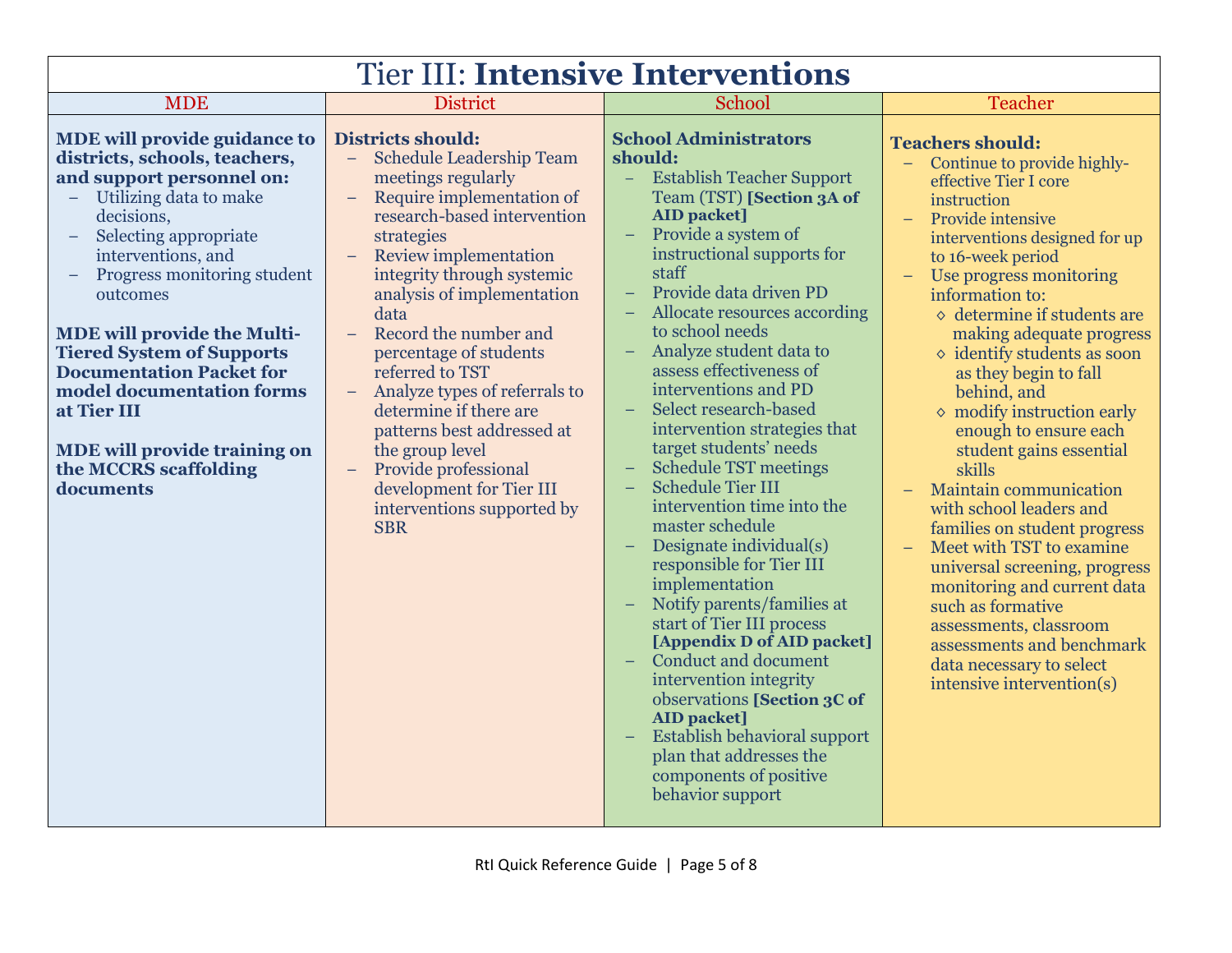# **Response to Intervention Resources**

# **General**

### **Mississippi Department of Education Response to Intervention Website:** http://www.mde.k12.ms.us/ESE/links/response-to-intervention-teacher-support-team

*This site describes the role of the Department of Intervention Services and includes general information on the RtI process. It also contains RtI Resources for teacher and school use.* 

#### **National Center on Response to Intervention:** http://www.RTI4Success.org

*This site has a variety of resources including information about universal screeners, progress monitoring, interventions, papers and presentations on RtI topics, and a discussion forum.* 

#### **Understood.org:** https://www.understood.org/en/school-learning/special-services/rti

*This site includes basic resources on RtI (information about the three tiers, what RtI should and should not include, and questions to ask your school about RtI). It also has a "Parenting Coach" that gives parents practical ideas for social, emotional, and behavioral challenges based on the child's issue and grade level.* 

#### **Identifying and Implementing Educational Practices Supported by Rigorous Evidence: A User Friendly Guide**:

#### http://www.ed.gov/rschstat/research/pubs/rigorousevid/index.html

*This site links to publications that provide educational practitioners with user-friendly tools to distinguish practices supported by rigorous evidence from those that are not.*

#### **Response to Intervention Blueprints: School Level:** http://www.centeroninstruction.org/files/SCHOOL.pdf

*This pdf document is one of three documents that provides concrete guidance and a framework around which the implementation of RtI can be built. This particular document is meant for use at the school level.*

#### **Response to Intervention Blueprints: District Level:** http://www.centeroninstruction.org/files/DISTRICT.pdf

*This pdf document is one of three documents that provides concrete guidance and a framework around which the implementation of RtI can be built. This particular document is meant for use at the district level.* 

#### **A Cultural, Linguistic, and Ecological Framework for Response to Intervention with English Language Learners**:

http://www.centeroninstruction.org/files/Framework\_for\_RTI.pdf

*This pdf document discusses the benefits of the RtI process for ELLs.*

#### **Promising Practice Network:** http://www.promisingpractices.net

*This site provides quality evidence-based information about what works to improve the lives of children, families, and communities. A wide variety of programs are reviewed including academic, behavioral, physical and mental development, after-school, and mentoring programs.*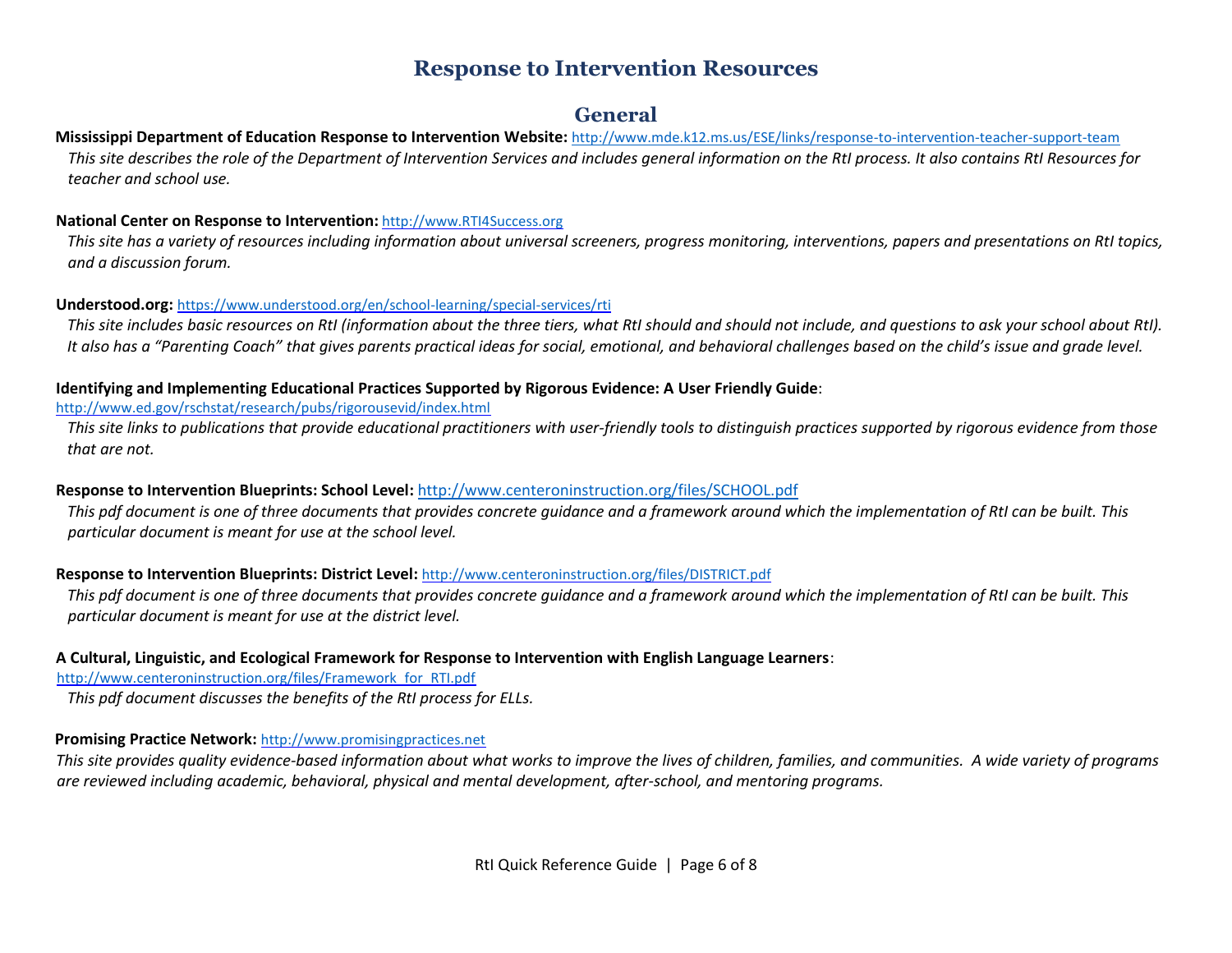#### **National Center on Student Progress Monitoring:** http://www.studentprogress.org/chart/chart.asp

*This site includes a chart detailing the results of the review of progress monitoring tools for General Outcome Measures (GOMs) and Mastery Measures (MMs), as well as supplemental resources on RtI.*

#### **National Center for Culturally Sensitive Educational Systems:** http://www.nccrest.org/publications/tools.html

*This site contains links to the Mississippi Cultural Responsivity Matrix – A Teacher's Self-study Guide for Culturally Responsive Teaching Practices in Grade K-6 and Equity in Special Education Placement: A School Self- Assessment Guide for Culturally Responsive Practice, as well as other links meant to support equity for all students.*

# **Interventions**

#### **Best Evidence Encyclopedia** (BEE): http://www.bestevidence.org/

*This site includes detailed program overviews and reviews, broken down into categories: Mathematics programs, Reading programs, Science programs, Comprehensive School Reform programs, and Early Childhood programs. In each program category, there are program ratings; you can find top-rated programs for school or district use – these have strong or moderate evidence of effectiveness – as well as limited evidence programs and other programs.* 

#### **What Works Clearinghouse:** http://ies.ed.gov/ncee/wwc/

*This site publishes reviews on the research of different programs, products, practices, and policies in education and tries to answer the question "What works in education?" based on high-quality research. The goal of the site is to provide educators with the information they need to make evidence-based decisions.*

#### **Intervention Central:** http://www.interventioncentral.org

*This site includes ideas for both academic and behavioral interventions, as well as information on curriculum-based measures and a Behavioral Intervention Planner.*

# **Early Childhood**

#### **Frameworks for Response to Intervention in RtI:** *Description and Implications* http://www.naeyc.org/files/naeyc/RTI%20in%20Early%20Childhood.pdf *This pdf document defines the frameworks for RtI in Early Childhood Education and was made to promote a broad understanding and discussion of the topic.*

#### **Roadmap to Pre-K RtI:** http://www.florida-rti.org/Resources/\_docs/roadmaptoprekrti.pdf

*This pdf document details the implementation of RtI in pre-k classrooms in order to prevent early delays from becoming language, literacy, and academic learning difficulties.*

## **Literacy**

#### **Florida Center for Reading Research (FCRR):** http://www.fcrr.org/

The FCRR site explores all aspects of reading research – basic research into literacy-related skills for typically developing readers and those who struggle, studies *of effective prevention and intervention, and psychometric work on formative assessment.*

RtI Quick Reference Guide | Page 7 of 8